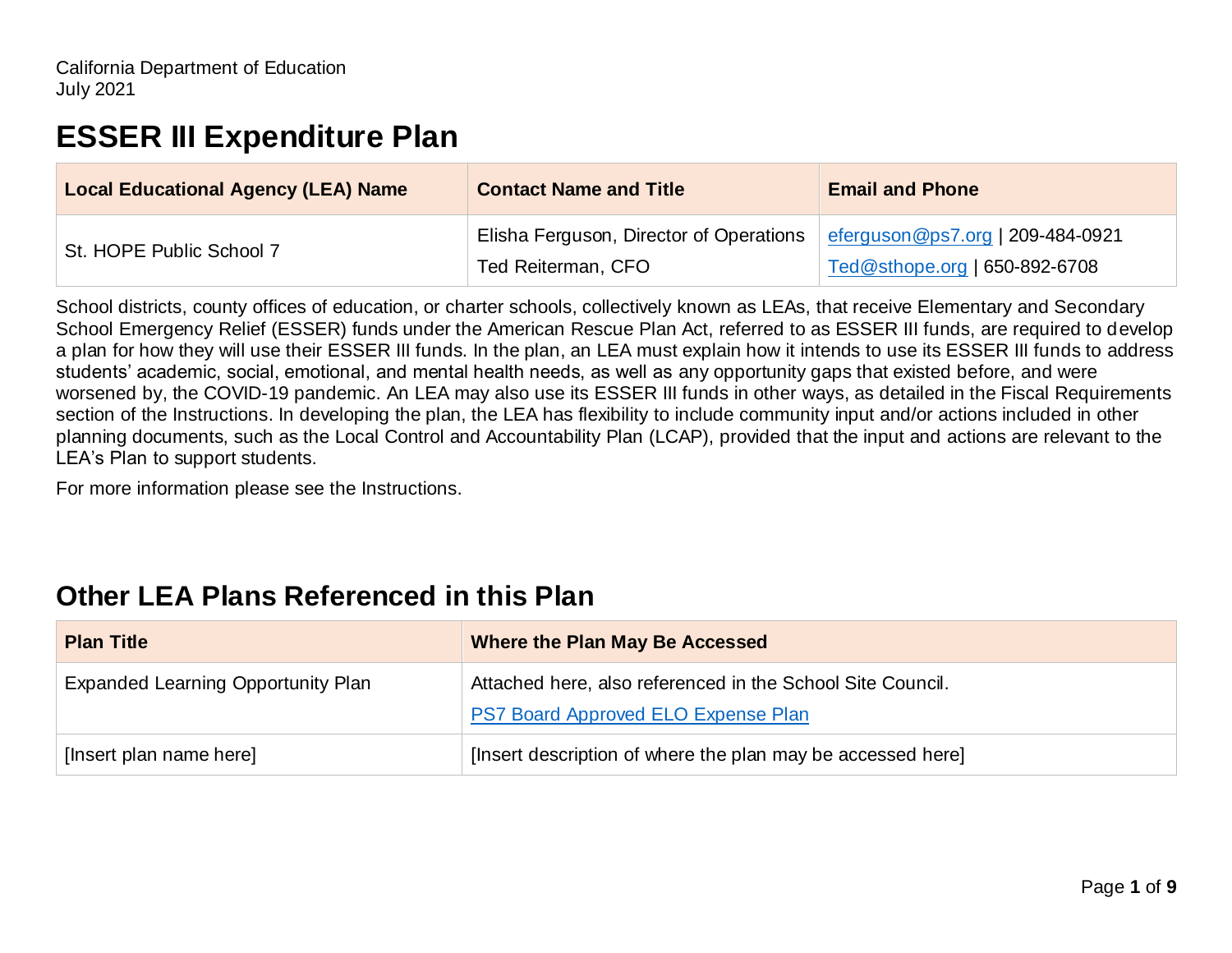## **Summary of Planned ESSER III Expenditures**

Below is a summary of the ESSER III funds received by the LEA and how the LEA intends to expend these funds in support of students.

#### **Total ESSER III funds received by the LEA**

| $\sqrt{51,555,070}$                                                                      |                                                       |  |  |
|------------------------------------------------------------------------------------------|-------------------------------------------------------|--|--|
| <b>Plan Section</b>                                                                      | <b>Total Planned ESSER III</b><br><b>Expenditures</b> |  |  |
| Strategies for Continuous and Safe In-Person Learning                                    | $\left[ $45,000 \right]$                              |  |  |
| Addressing Lost Instructional Time (a minimum of 20 percent of the LEAs ESSER III funds) | [\$573,168]                                           |  |  |
| Use of Any Remaining Funds                                                               | [\$936,902]                                           |  |  |
| <b>Total ESSER III funds included in this plan</b>                                       |                                                       |  |  |

[\$ 1,555,070]

## **Community Engagement**

An LEA's decisions about how to use its ESSER III funds will directly impact the students, families, and the local community. The following is a description of how the LEA meaningfully consulted with its community members in determining the prevention and mitigation strategies, strategies to address the academic impact of lost instructional time, and any other strategies or activities to be implemented by the LEA. In developing the plan, the LEA has flexibility to include input received from community members during the development of other LEA Plans, such as the LCAP, provided that the input is relevant to the development of the LEA's ESSER III Expenditure Plan.

For specific requirements, including a list of the community members that an LEA is required to consult with, please see the Community Engagement section of the Instructions.

A description of the efforts made by the LEA to meaningfully consult with its required community members and the opportunities provided by the LEA for public input in the development of the plan.

- 1. Discussed during leadership team meeting on 5/7/21
- 2. Shared with School Site Council for review and feedback week of 5/17/21 3.
- 3. Publicly posted on school website with a process to provide feedback on 5/17/21 4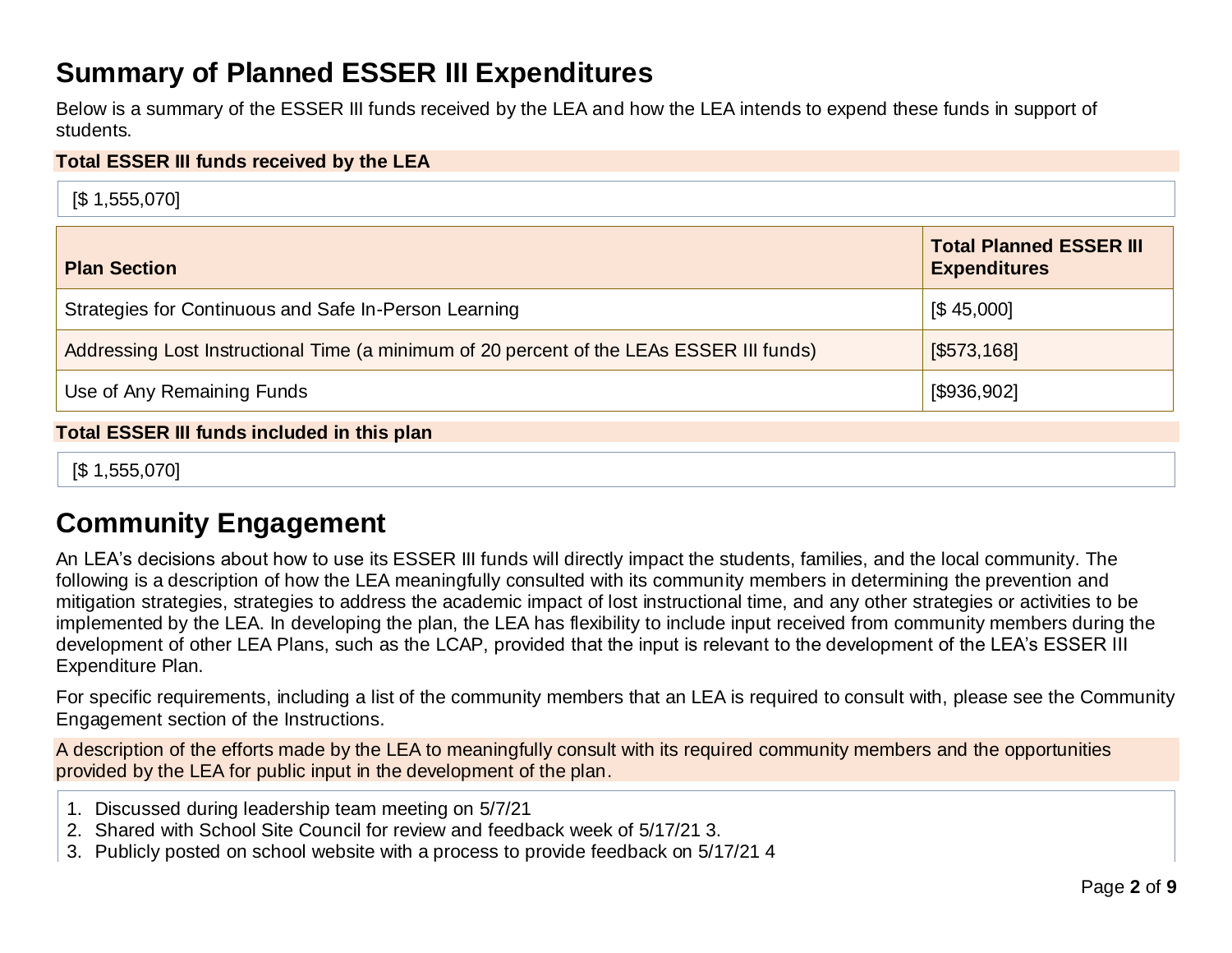- 4. Families were informed of opportunity to review and provide feedback via weekly newsletter 5/19/21]
- 5. Presented to Board
- 6. To address potential language barriers SHPS will coordinate to ensure a translator is present for school site council meetings upon request. Note that St. HOPE Public Schools does not meet the minimum number of English language learners that requires the school to have an English Learner Advisory Committee (ELAC).

A description of how the development of the plan was influenced by community input.

See above→School leaders maintain ongoing discussions with board members, employees, parents, and stakeholders. These discussions are done both informally (emails, conversations at the student store, discussions at school events, etc.) and formally (public comment and board meetings, discussions and school site council meetings, etc.). As result of on our ongoing discussions with the school site council and community members, we understood that there was a desire to increase staffing capacity to support student social and emotional well-being. We determined this could be done through new positions, or the continuation of positions originally paid for with CARES Act money such as (social worker, added school psychologist, etc.). In addition, based on feedback from teachers and other community members we understood that there was a desire and need to invest in additional English Language Arts resources to differentiate instruction and support students based on their individual reading levels, as such we determined to use these funds to purchase additional ELA instructional materials.

## **Actions and Expenditures to Address Student Needs**

The following is the LEA's plan for using its ESSER III funds to meet students' academic, social, emotional, and mental health needs, as well as how the LEA will address the opportunity gaps that existed before, and were exacerbated by, the COVID-19 pandemic. In developing the plan, the LEA has the flexibility to include actions described in existing plans, including the LCAP and/or Expanded Learning Opportunity (ELO) Grant Plan, to the extent that the action(s) address the requirements of the ESSER III Expenditure Plan.

For specific requirements, please refer to the Actions and Expenditures to Address Student Needs section of the Instructions.

## **Strategies for Continuous and Safe In-Person Learning**

A description of how the LEA will use funds to continuously and safely operate schools for in-person learning in a way that reduces or prevents the spread of the COVID-19 virus.

#### **Total ESSER III funds being used to implement strategies for continuous and safe in-person learning**

\$45,000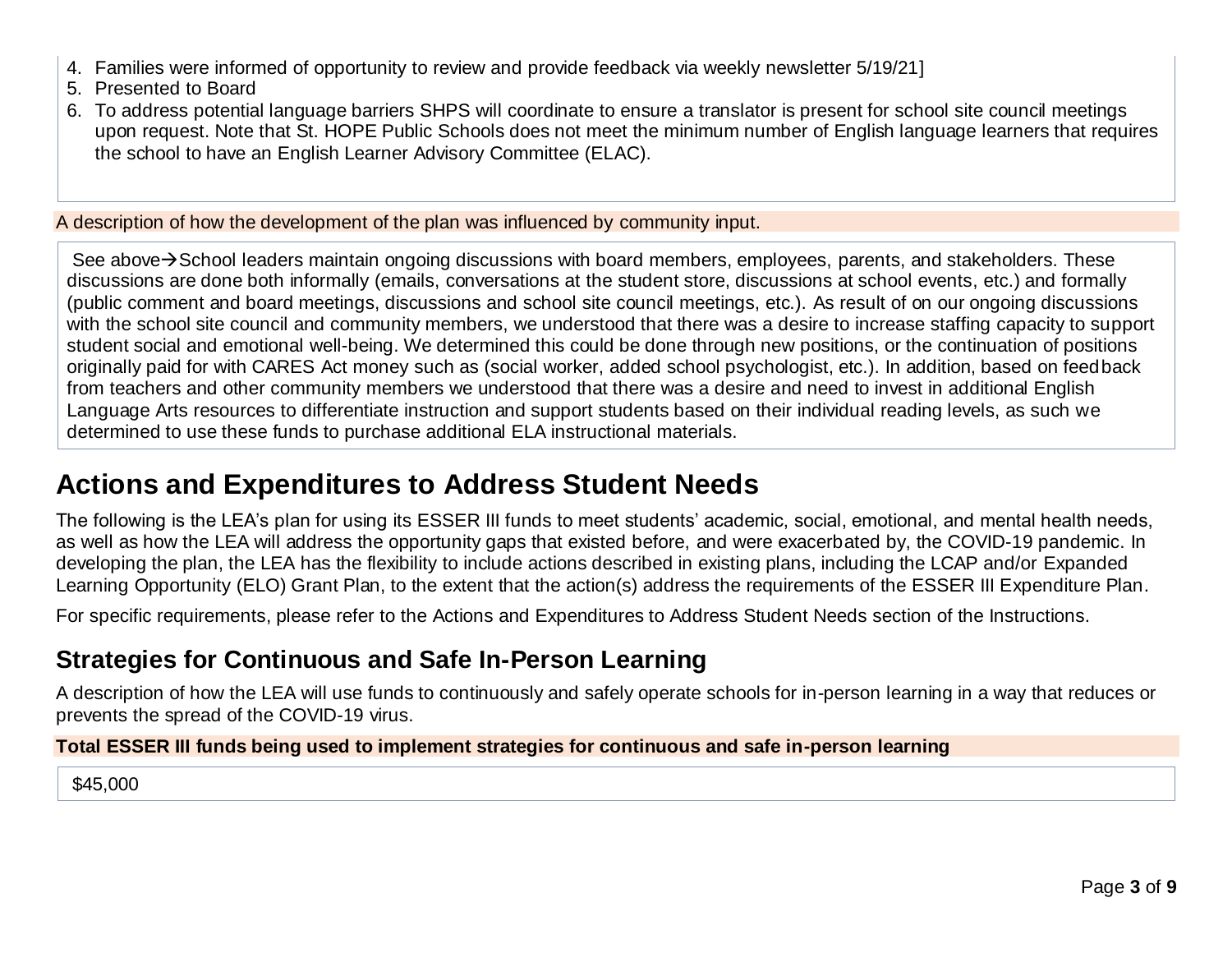| <b>Plan Alignment</b><br>(if applicable) | <b>Action Title</b>         | <b>Action Description</b>                                                                                                                                                                    | <b>Planned ESSER III</b><br><b>Funded Expenditures</b> |
|------------------------------------------|-----------------------------|----------------------------------------------------------------------------------------------------------------------------------------------------------------------------------------------|--------------------------------------------------------|
| N/A                                      | Supplies to mitigate COVID  | 1. Purchase of PPE<br>2. Purchase of Cleaning supplies<br>3. Use funds to support regular testing of teachers<br>and students<br>4. Supplies to support quarantined students and<br>teachers | \$45,000                                               |
| [Plan, Goal #,<br>Action #1              | [Short title of the action] | [A description of the action]                                                                                                                                                                | [\$0.00]                                               |
| [Plan, Goal #,<br>Action #1              | [Short title of the action] | [A description of the action]                                                                                                                                                                | [\$0.00]                                               |

## **Addressing the Impact of Lost Instructional Time**

A description of how the LEA will use funds to address the academic impact of lost instructional time.

### **Total ESSER III funds being used to address the academic impact of lost instructional time**

\$573,168

| <b>Plan Alignment</b><br>(if applicable)                                                                   | <b>Action Title</b>            | <b>Action Description</b>                                                                                                                                   | <b>Planned ESSER III</b><br><b>Funded Expenditures</b> |
|------------------------------------------------------------------------------------------------------------|--------------------------------|-------------------------------------------------------------------------------------------------------------------------------------------------------------|--------------------------------------------------------|
| <b>PS7 Expanded</b><br>Learning<br>Opportunity<br>(ELO), GOAL 1,<br>Extending<br><b>Instructional Time</b> | <b>Extended Learning</b>       | Use funds to pay for additional instructional time including<br>1. winter session learning<br>2. Saturday school<br>3. Extended summer school opportunities | \$30,000                                               |
| PS7 ELO, Goal 4,<br>Additional                                                                             | <b>Additional Support - TA</b> | Use funds to continue the employment of Teacher<br>Assistant hired to respond to COVID during initial stimulus                                              | \$133,379                                              |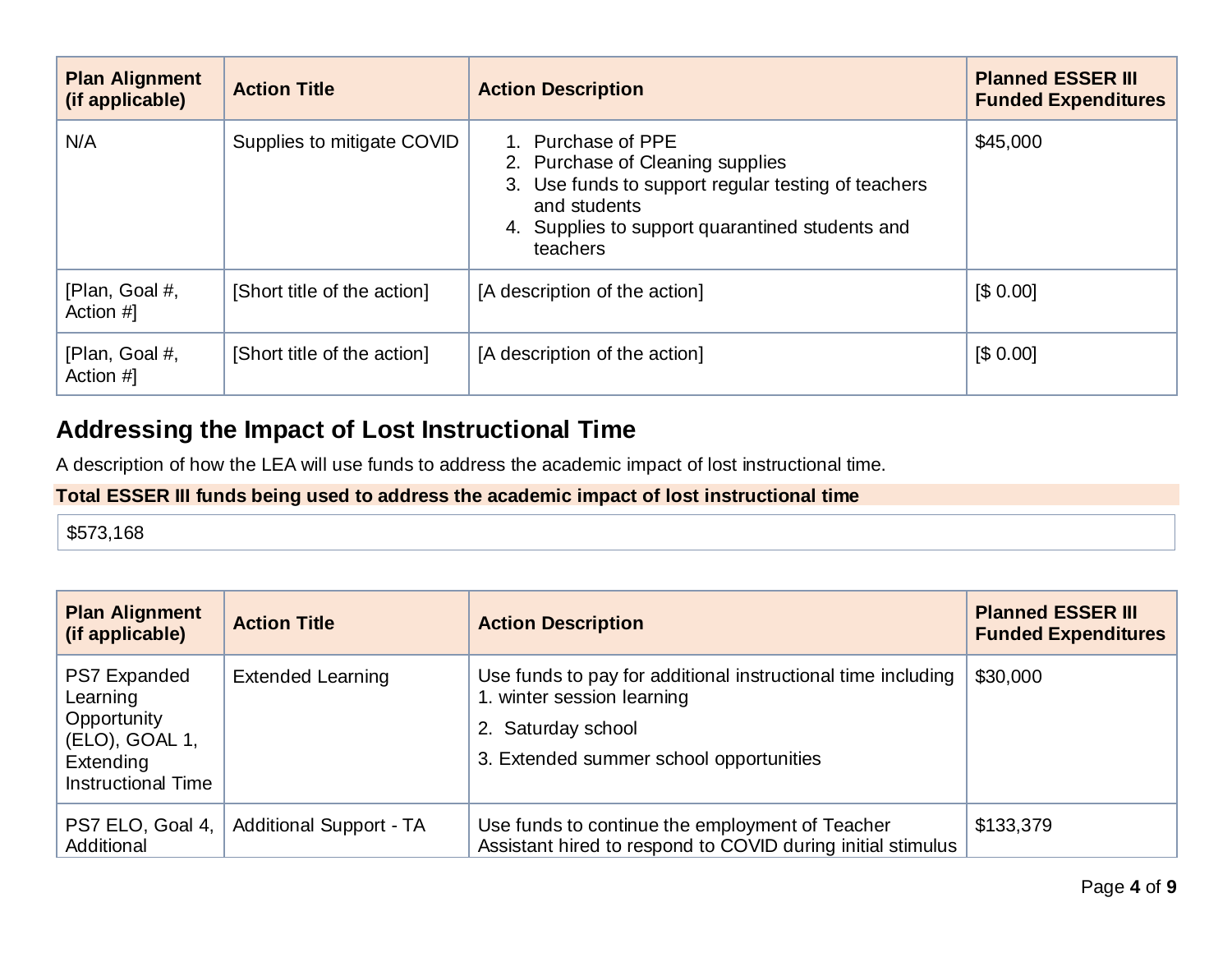| <b>Plan Alignment</b><br>(if applicable)                                      | <b>Action Title</b>                                                            | <b>Action Description</b>                                                                                                                                                                                                                                                                                                                            | <b>Planned ESSER III</b><br><b>Funded Expenditures</b> |
|-------------------------------------------------------------------------------|--------------------------------------------------------------------------------|------------------------------------------------------------------------------------------------------------------------------------------------------------------------------------------------------------------------------------------------------------------------------------------------------------------------------------------------------|--------------------------------------------------------|
| Academic<br>Services for<br><b>Students</b>                                   |                                                                                | funding (CARES ACT, Expanded Learning Opportunity<br>[ELO] funds, in-person learning funds [IPL] beyond the<br>original funding period of prior grants.                                                                                                                                                                                              |                                                        |
| PS7 ELO, Goal 4,<br>Additional<br>Academic<br>Services for<br><b>Students</b> | Additional Support -<br>School Psychologist and<br><b>Education Specialist</b> | Use funds to supplement needs of current special<br>education students with the employment, that were<br>especially impacted by learning loss through<br>hiring/continued employment of school psychologist and<br>education specialist that were initially hired using earlier<br>grant money such as Expanded Learning Opportunity<br>(ELO) funds. | \$409,789                                              |

## **Use of Any Remaining Funds**

A description of the how the LEA will use any remaining ESSER III funds, as applicable.

### **Total ESSER III funds being used to implement additional actions**

#### \$936,902

| <b>Plan Alignment</b><br>(if applicable) | <b>Action Title</b>              | <b>Action Description</b>                                                                                                                                                                                                                                                                          | <b>Planned ESSER III</b><br><b>Funded Expenditures</b> |
|------------------------------------------|----------------------------------|----------------------------------------------------------------------------------------------------------------------------------------------------------------------------------------------------------------------------------------------------------------------------------------------------|--------------------------------------------------------|
| N/A                                      | <b>Current school Activities</b> | Note that as a result of COVID the school's net income<br>was impacted in many ways such as: Increases in costs<br>of normal school operations as a result of COVID<br>(Cleaning Supplies, Substitute expenses for quarantined<br>teachers, legal expense for research on safe<br>employment, etc. | \$936,902                                              |
|                                          |                                  | These funds would be used for other activities necessary<br>to maintain operations and continuity of services and<br>continue to employ existing staff and support the unique<br>needs of the school by funding the following:                                                                     |                                                        |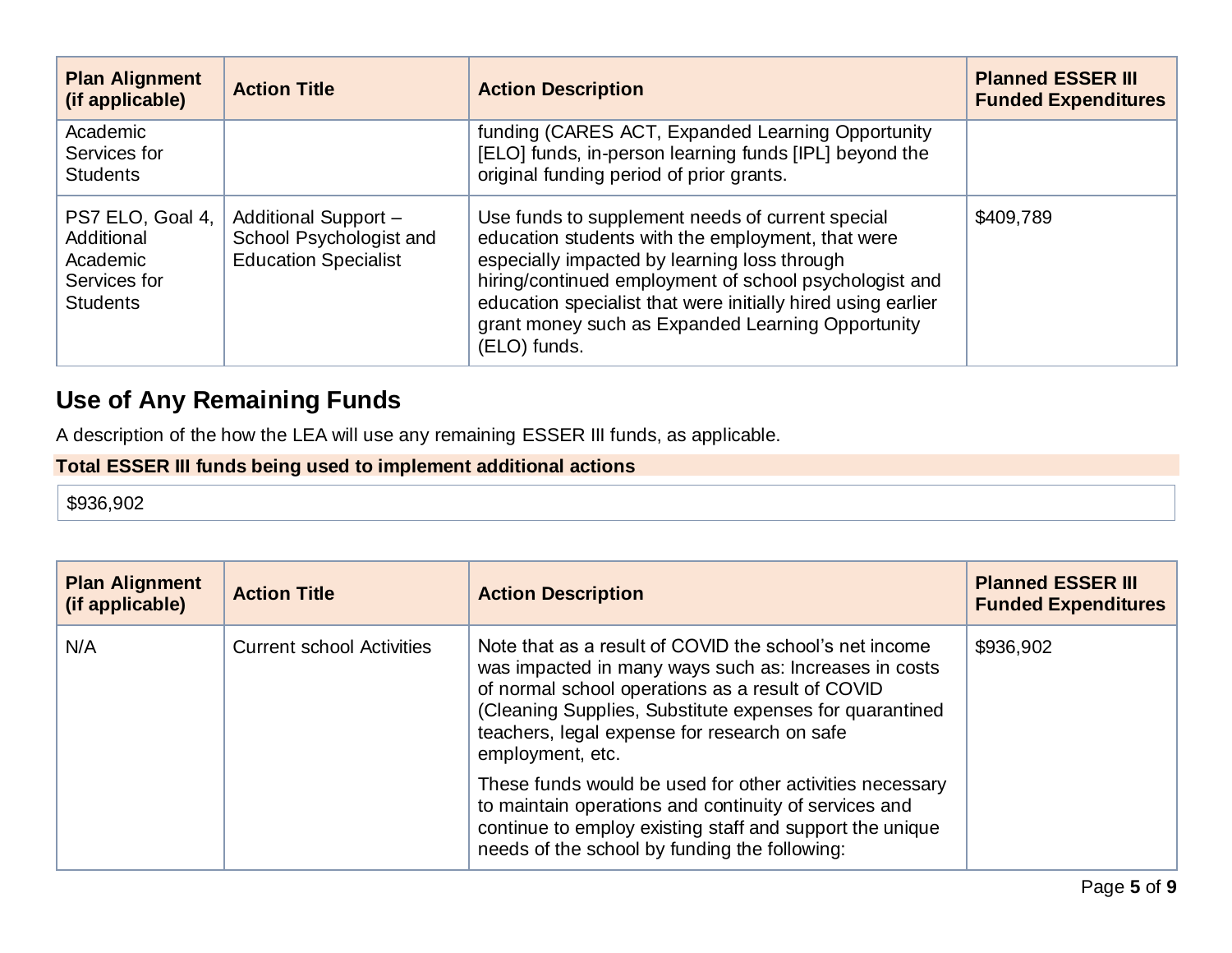| <b>Plan Alignment</b><br>(if applicable) | <b>Action Title</b>         | <b>Action Description</b>                                                                                                                                                                                                                                  | <b>Planned ESSER III</b><br><b>Funded Expenditures</b> |
|------------------------------------------|-----------------------------|------------------------------------------------------------------------------------------------------------------------------------------------------------------------------------------------------------------------------------------------------------|--------------------------------------------------------|
|                                          |                             | Current teach salaries, normal materials and supplies,<br>normal repair & maintenance, equipment for students and<br>teachers such as computers, projectors, chairs tables and<br>desks, and other operating expenses consistent with<br>running a school. |                                                        |
| [Plan, Goal #,<br>Action #1              | [Short title of the action] | [A description of the action]                                                                                                                                                                                                                              | [\$0.00]                                               |
| [Plan, Goal #,<br>Action #]              | [Short title of the action] | [A description of the action]                                                                                                                                                                                                                              | [\$0.00]                                               |

## **Ensuring Interventions are Addressing Student Needs**

The LEA is required to ensure its interventions will respond to the academic, social, emotional, and mental health needs of all students, and particularly those students most impacted by the COVID–19 pandemic. The following is the LEA's plan for ensuring that the actions and expenditures in the plan are addressing the identified academic, social, emotional, and mental health needs of its students, and particularly those students most impacted by the COVID–19 pandemic.

| <b>Action Title(s)</b>     | <b>How Progress will be Monitored</b>                                                                                                                                                                                                                                                       | <b>Frequency of Progress Monitoring</b>                                                                                                                                     |
|----------------------------|---------------------------------------------------------------------------------------------------------------------------------------------------------------------------------------------------------------------------------------------------------------------------------------------|-----------------------------------------------------------------------------------------------------------------------------------------------------------------------------|
| Supplies to mitigate COVID | Front office staff members and teachers will<br>always have appropriate needed supplies to<br>mitigate COVID-19 as recommended by the<br>Sacramento County Health Department such as<br>masks, hand sanitizer and disinfectant spray.<br>Progress will be monitored by our inventory sheet. | St. HOPE Public Schools Contact Tracer will<br>monitor our inventory supply list on a monthly<br>basis to ensure we always have at least four<br>weeks of supplies on hand. |
| <b>Extended Learning</b>   | Scholars struggling to meet or exceed content<br>standards will have the opportunity to participate in<br>additional learning opportunities in order to<br>improve their grades. Progress will be monitored                                                                                 | The progress will be monitored by tracking<br>the number of scholars who improve a grade<br>from a NCR to a passing grade. Progress<br>will be monitored annually.          |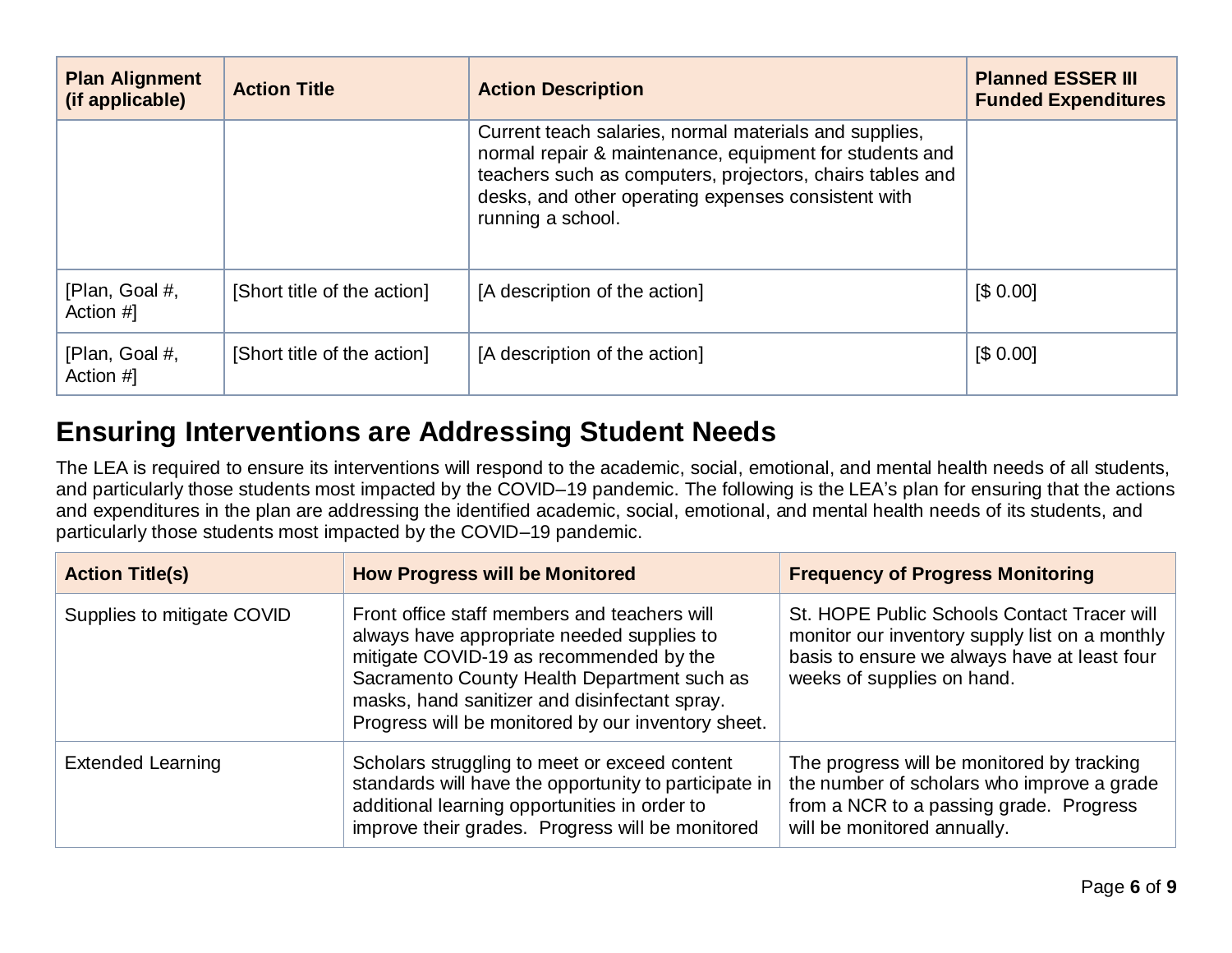| <b>Action Title(s)</b>                                                                       | <b>How Progress will be Monitored</b>                                                                                                                                                                                                                                                                           | <b>Frequency of Progress Monitoring</b>                                                                                                                                                                                                                            |
|----------------------------------------------------------------------------------------------|-----------------------------------------------------------------------------------------------------------------------------------------------------------------------------------------------------------------------------------------------------------------------------------------------------------------|--------------------------------------------------------------------------------------------------------------------------------------------------------------------------------------------------------------------------------------------------------------------|
|                                                                                              | by the impact of the additional instruction on<br>scholar grades.                                                                                                                                                                                                                                               |                                                                                                                                                                                                                                                                    |
| <b>Additional Support - TA</b>                                                               | On a consistent basis, managers will meet with<br>staff to complete formal employee evaluations to<br>determine areas of improvement and areas of<br>strength. Teaching Assistant effectiveness will<br>largely be assessed based on the impact of their<br>actions on driving student learning.                | The progress will be monitored semi-annual<br>at an Initial Evaluation and a Final Evaluation.                                                                                                                                                                     |
| <b>Additional Support - School</b><br><b>Psychologist and Education</b><br><b>Specialist</b> | Progress will be monitored by monitoring<br>timeliness and compliance of competing<br>assessments and holding IEP meetings on-time<br>such as 30 day IEP meetings, annual IEP<br>meetings, triennial IEP meetings and any<br>additional meetings as requested by a member of<br>the IEP team.                   | Our Special Education Systems Specialist<br>will update the head of our Special Education<br>department on a monthly basis to provide<br>data on department timeliness and<br>compliance.                                                                          |
| <b>Current school Activities</b>                                                             | The additional funds will allow us to maintain our<br>effective staffing model while maintaining a fiscally<br>sound budget.<br>Progress will be monitored through monthly check-<br>ins with school leadership (Superintendent) and<br>the Finance Department where the budget will be<br>thoroughly reviewed. | On a monthly basis, school leadership<br>(Superintendent), will meet with the Chief<br>Financial Officer to monitor the use of<br>ESSER iii funds to support ongoing needs.<br>Monthly- Budget to Actuals<br>Quarterly-Review and budgeting of restricted<br>funds |

# **ESSER III Expenditure Plan Instructions**

**Introduction**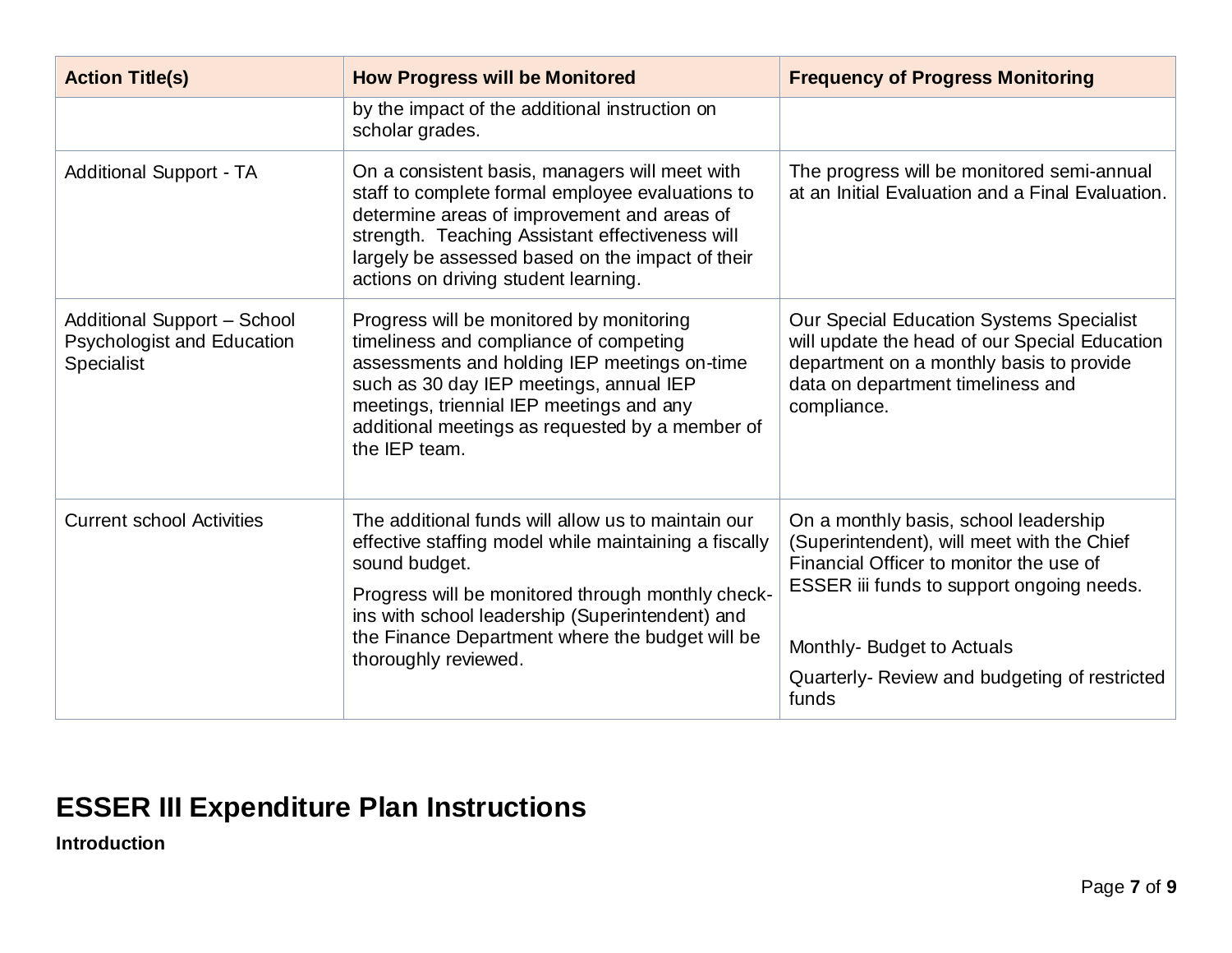School districts, county offices of education (COEs), or charter schools, collectively known as local educational agencies (LEAs), that receive Elementary and Secondary School Emergency Relief (ESSER) funds under the American Rescue Plan (ARP) Act, referred to as ESSER III funds, are required to develop a plan for how they will use ESSER III funds to, at a minimum, address students' academic, social, emotional, and mental health needs, as well as the opportunity gaps that existed before, and were exacerbated by, the COVID-19 pandemic.

The plan must be adopted by the local governing board or body of the LEA at a public meeting on or before October 29, 2021 and must be submitted for review and approval within five days of adoption. A school district must submit its ESSER III Expenditure Plan to its COE for review and approval; a COE must submit its plan to the California Department of Education for review and approval. A charter school must submit its plan to its chartering authority for review and to the COE of the county in which the charter school operates for review and approval.

In addition, consistent with the requirements of the ARP, Volume 86, *Federal Register*, page 21201, April 22, 2021, the ESSER III Expenditure Plan must be:

- Written in an understandable and uniform format;
- Written in a language that parents can understand, to the extent practicable;
	- $\circ$  If it is not practicable to provide written translations to a parent with limited English proficiency, the plan must be orally translated for parents
- Provided in an alternative format to a parent who is an individual with a disability as defined by the Americans with Disabilities Act, upon request; and
- Be made publicly available on the LEA's website.

For additional information regarding ESSER III funding please see the ARP Act Funding web page at [https://www.cde.ca.gov/fg/cr/arpact.asp.](https://www.cde.ca.gov/fg/cr/arpact.asp)

*For technical assistance related to the ESSER III Expenditure Plan template and instructions, please contact [LCFF@cde.ca.gov.](mailto:LCFF@cde.ca.gov) For all other questions related to ESSER III, please contact [EDReliefFunds@cde.ca.gov.](mailto:EDReliefFunds@cde.ca.gov)*

## **Fiscal Requirements**

- The LEA must use at least 20 percent (20%) of its ESSER III apportionment for expenditures related to addressing the academic impact of lost instructional time through the implementation of evidence-based interventions, such as summer learning or summer enrichment, extended day, comprehensive afterschool programs, or extended school year programs.
	- o For purposes of this requirement, "evidence-based interventions" include practices or programs that have evidence to show that they are effective at producing results and improving outcomes when implemented. This kind of evidence has generally been produced through formal studies and research. There are four tiers, or levels, of evidence: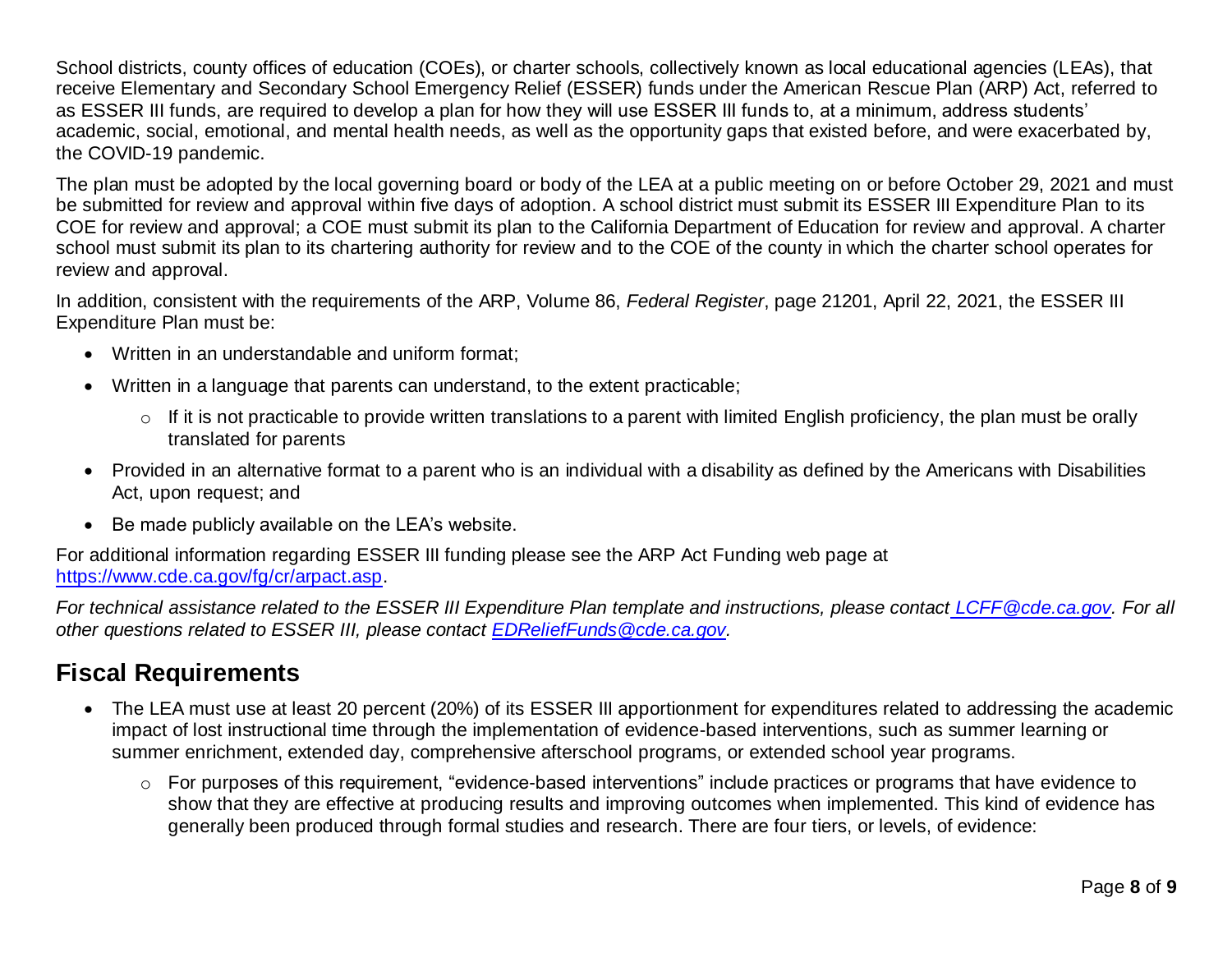- **Tier 1 – Strong Evidence**: the effectiveness of the practices or programs is supported by one or more welldesigned and well-implemented randomized control experimental studies.
- **Tier 2 – Moderate Evidence**: the effectiveness of the practices or programs is supported by one or more welldesigned and well-implemented quasi-experimental studies.
- **Tier 3 – Promising Evidence**: the effectiveness of the practices or programs is supported by one or more welldesigned and well-implemented correlational studies (with statistical controls for selection bias).
- **Tier 4 – Demonstrates a Rationale**: practices that have a well-defined logic model or theory of action, are supported by research, and have some effort underway by a State Educational Agency, LEA, or outside research organization to determine their effectiveness.
- o For additional information please see the Evidence-Based Interventions Under the ESSA web page at [https://www.cde.ca.gov/re/es/evidence.asp.](https://www.cde.ca.gov/re/es/evidence.asp)
- The LEA must use the remaining ESSER III funds consistent with section 2001(e)(2) of the ARP Act, including for:
	- o Any activity authorized by the Elementary and Secondary Education Act (ESEA) of 1965;
	- $\circ$  Any activity authorized by the Individuals with Disabilities Education Act (IDEA);
	- o Any activity authorized by the Adult Education and Family Literacy Act;
	- o Any activity authorized by the Carl D. Perkins Career and Technical Education Act of 2006;
	- o Coordination of preparedness and response efforts of LEAs with State, local, Tribal, and territorial public health departments, and other relevant agencies, to improve coordinated responses among such entities to prevent, prepare for, and respond to COVID-19;
	- o Activities to address the unique needs of low-income students, students with disabilities, English learners, racial and ethnic minorities, homeless students, and foster youth, including how outreach and service delivery will meet the needs of each population;
	- o Developing and implementing procedures and systems to improve the preparedness and response efforts of LEAs;
	- o Training and professional development for staff of the LEA on sanitation and minimizing the spread of infectious diseases;
	- o Purchasing supplies to sanitize and clean the facilities of an LEA, including buildings operated by such agency;
	- o Planning for, coordinating, and implementing activities during long-term closures, including providing meals to eligible students, providing technology for online learning to all students, providing guidance for carrying out requirements under IDEA, and ensuring other educational services can continue to be provided consistent with all Federal, State, and local requirements;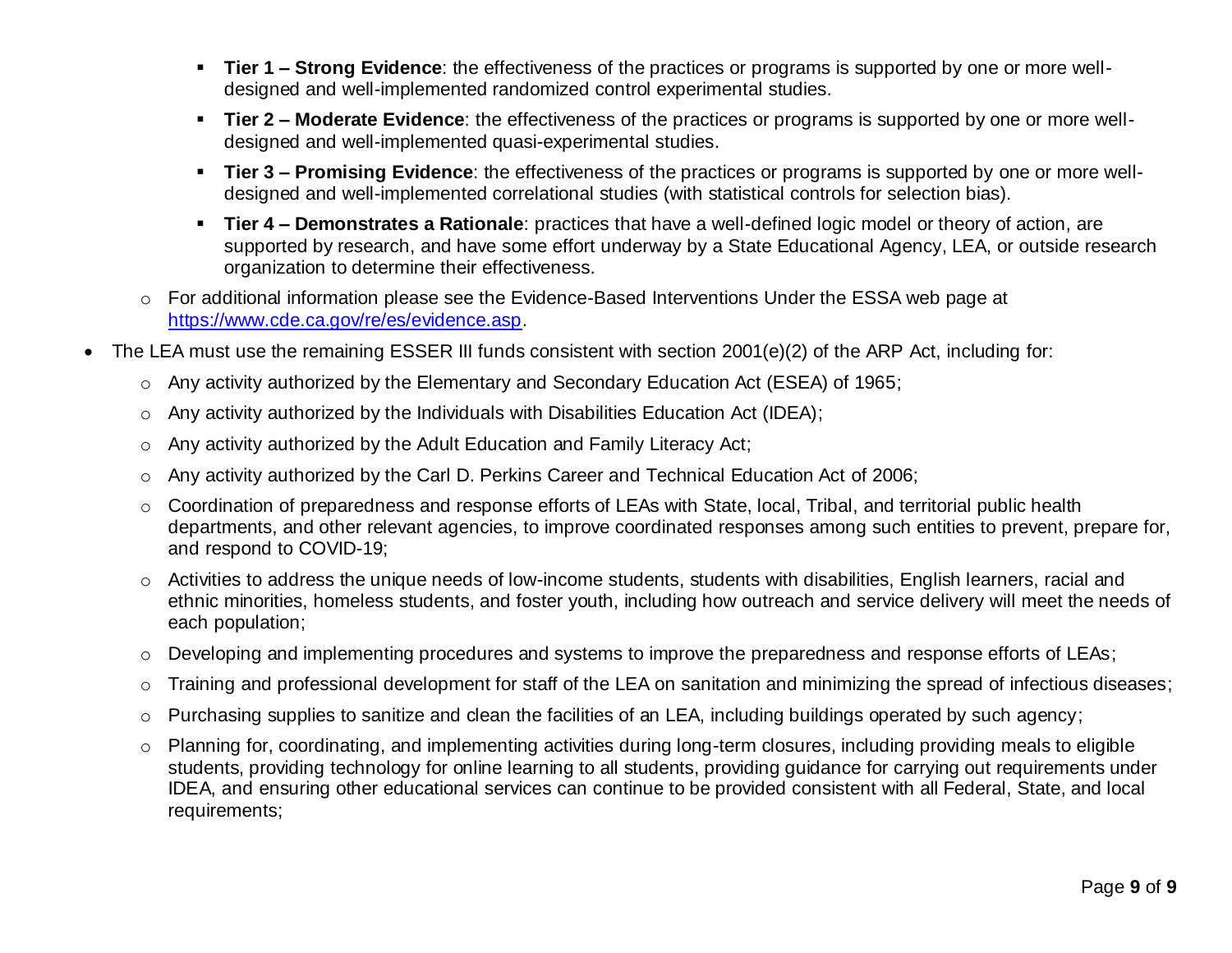- $\circ$  Purchasing education technology (including hardware, software, and connectivity) for students who are served by the LEA that aids in regular and substantive educational interaction between students and their classroom instructors, including low-income students and children with disabilities, which may include assistive technology or adaptive equipment;
- o Providing mental health services and supports, including through the implementation of evidence-based full-service community schools;
- o Planning and implementing activities related to summer learning and supplemental after school programs, including providing classroom instruction or online learning during the summer months and addressing the needs of underserved students;
- $\circ$  Addressing learning loss among students, including underserved students, by:
	- Administering and using high-quality assessments that are valid and reliable, to accurately assess students' academic progress and assist educators in meeting students' academic needs, including through differentiated instruction,
	- **EXECT** Implementing evidence-based activities to meet the comprehensive needs of students,
	- Providing information and assistance to parents and families of how they can effectively support students, including in a distance learning environment, and
	- **•** Tracking student attendance and improving student engagement in distance education;

**Note:** A definition of "underserved students" is provided in the Community Engagement section of the instructions.

- o School facility repairs and improvements to enable operation of schools to reduce risks of virus transmission and exposure to environmental health hazards, and to support student health needs;
- o Inspection, testing, maintenance, repair, replacement, and upgrade projects to improve the indoor air quality in school facilities, including mechanical and nonmechanical heating, ventilation, and air conditioning systems, filtering, purification and other air cleaning, fans, control systems, and window and door replacement;
- $\circ$  Developing strategies and implementing public health protocols including, to the greatest extent practicable, policies in line with guidance from the Centers for Disease Control and Prevention (CDC) for the reopening and operation of school facilities to effectively maintain the health and safety of students, educators, and other staff;
- o Other activities that are necessary to maintain the operation of and continuity of services in LEAs and continuing to employ existing staff of the LEA.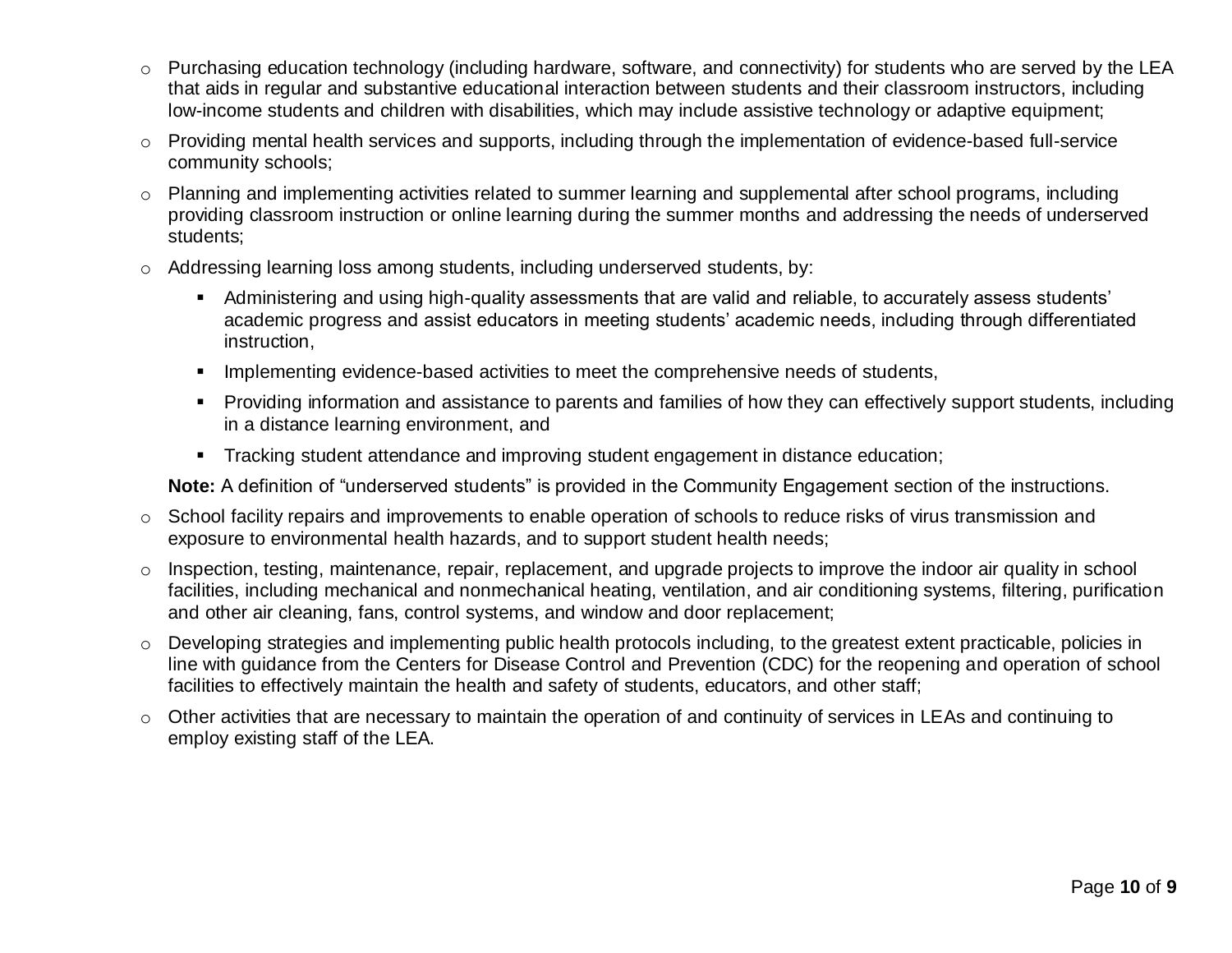### **Other LEA Plans Referenced in this Plan**

In developing the plan, the LEA has flexibility to include community input and/or actions included in other planning documents, such as the Local Control and Accountability Plan (LCAP) and/or the Expanded Learning Opportunities (ELO) Grant Plan, provided that the input and/or actions address the requirements of the ESSER III Expenditure Plan.

An LEA that chooses to utilize community input and/or actions from other planning documents must provide the name of the plan(s) referenced by the LEA and a description of where the plan(s) may be accessed by the public (such as a link to a web page or the street address of where the plan(s) are available) in the table. The LEA may add or delete rows from the table as necessary.

An LEA that chooses not to utilize community input and/or actions from other planning documents may provide a response of "Not Applicable" in the table.

### **Summary of Expenditures**

The Summary of Expenditures table provides an overview of the ESSER III funding received by the LEA and how the LEA plans to use its ESSER III funds to support the strategies and interventions being implemented by the LEA.

#### **Instructions**

For the 'Total ESSER III funds received by the LEA,' provide the total amount of ESSER III funds received by the LEA.

In the Total Planned ESSER III Expenditures column of the table, provide the amount of ESSER III funds being used to implement the actions identified in the applicable plan sections.

For the 'Total ESSER III funds included in this plan,' provide the total amount of ESSER III funds being used to implement actions in the plan.

### **Community Engagement**

#### **Purpose and Requirements**

An LEA's decisions about how to use its ESSER III funds will directly impact the students, families, and the local community, and thus the LEA's plan must be tailored to the specific needs faced by students and schools. These community members will have significant insight into what prevention and mitigation strategies should be pursued to keep students and staff safe, as well as how the various COVID–19 prevention and mitigation strategies impact teaching, learning, and day-to-day school experiences.

An LEA must engage in meaningful consultation with the following community members, as applicable to the LEA:

- Students:
- Families, including families that speak languages other than English;
- School and district administrators, including special education administrators;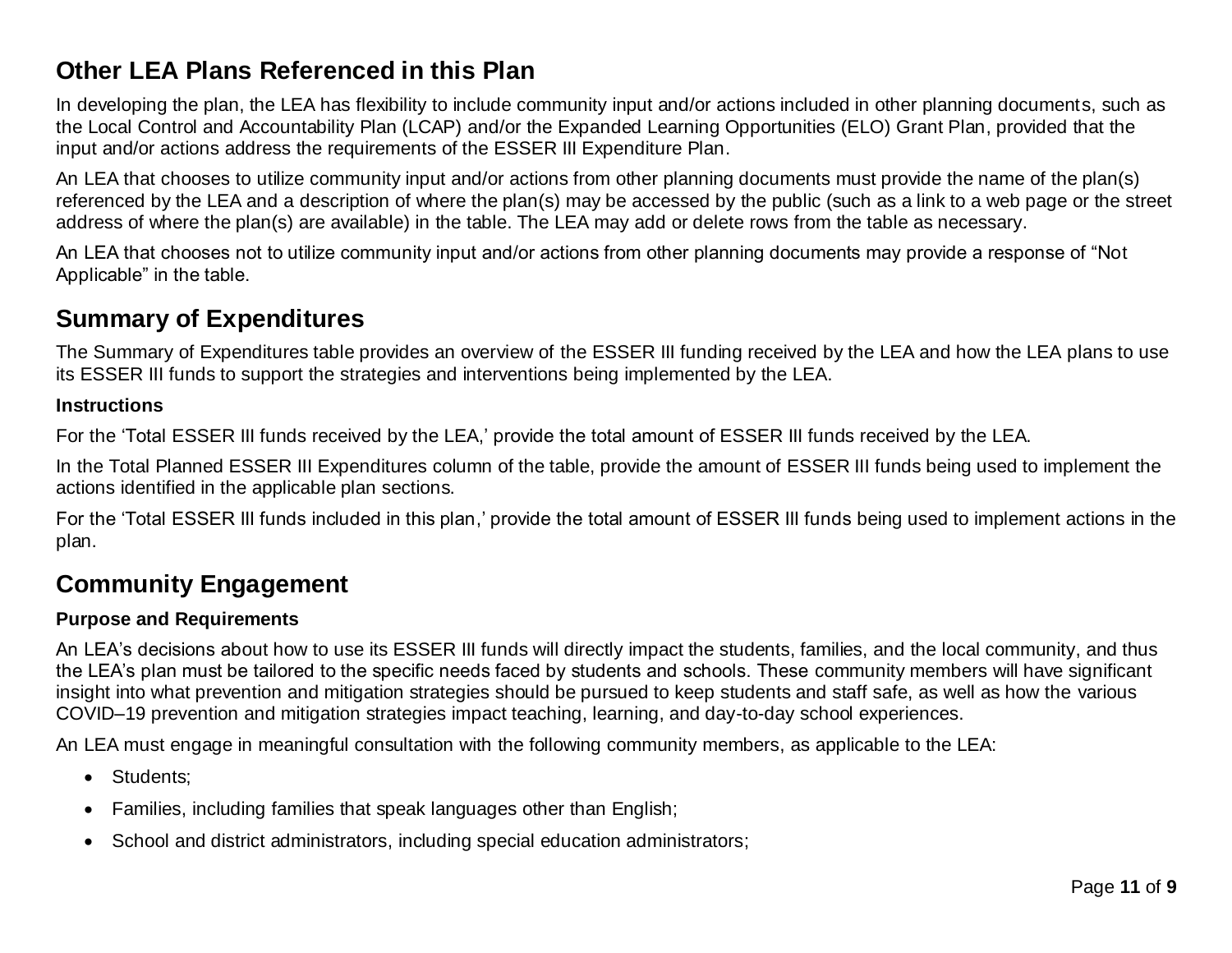• Teachers, principals, school leaders, other educators, school staff, and local bargaining units, as applicable.

"Meaningful consultation" with the community includes considering the perspectives and insights of each of the required community members in identifying the unique needs of the LEA, especially related to the effects of the COVID-19 pandemic. Comprehensive strategic planning will utilize these perspectives and insights to determine the most effective strategies and interventions to address these needs through the programs and services the LEA implements with its ESSER III funds.

Additionally, an LEA must engage in meaningful consultation with the following groups to the extent that they are present or served in the LEA:

- Tribes:
- Civil rights organizations, including disability rights organizations (e.g. the American Association of People with Disabilities, the American Civil Liberties Union, National Association for the Advancement of Colored People, etc.); and
- Individuals or advocates representing the interests of children with disabilities, English learners, homeless students, foster youth, migratory students, children who are incarcerated, and other underserved students.
	- o For purposes of this requirement "underserved students" include:
		- Students who are low-income:
		- Students who are English learners;
		- Students of color;
		- **EXECUTE:** Students who are foster youth;
		- **E** Homeless students:
		- **EXECUTE:** Students with disabilities; and
		- Migratory students.

LEAs are also encouraged to engage with community partners, expanded learning providers, and other community organizations in developing the plan.

Information and resources that support effective community engagement may be found under *Resources* on the following web page of the CDE's website: [https://www.cde.ca.gov/re/lc.](https://www.cde.ca.gov/re/lc)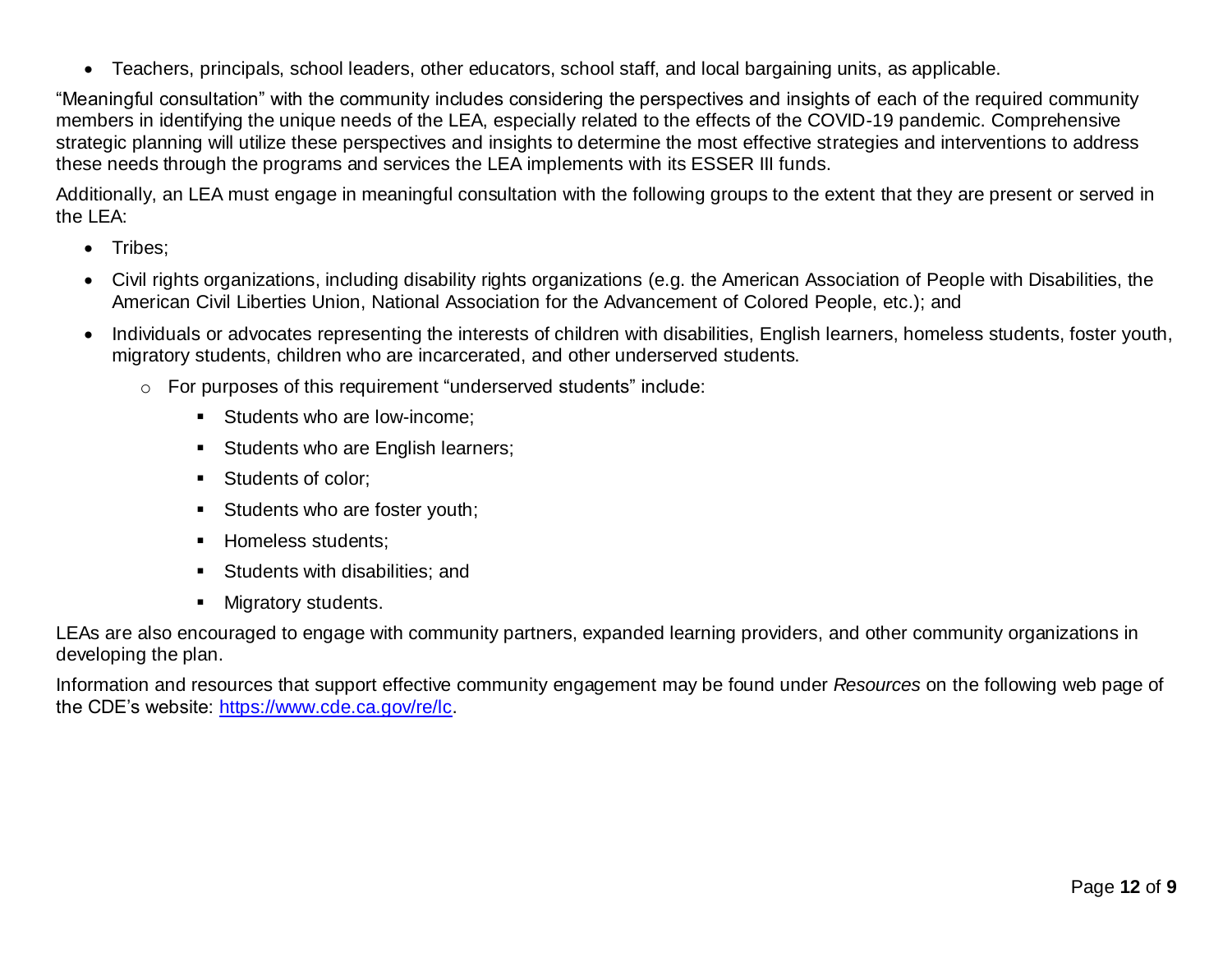### **Instructions**

In responding to the following prompts, the LEA may reference or include input provided by community members during the development of existing plans, including the LCAP and/or the ELO Grant Plan, to the extent that the input is applicable to the requirements of the ESSER III Expenditure Plan. Descriptions provided should include sufficient detail yet be sufficiently succinct to promote a broad understanding among the LEA's local community.

### **A description of the efforts made by the LEA to meaningfully consult with its required community members and the opportunities provided by the LEA for public input in the development of the plan.**

A sufficient response to this prompt will describe how the LEA sought to meaningfully consult with its required community members in the development of the plan, how the LEA promoted the opportunities for community engagement, and the opportunities that the LEA provided for input from the public at large into the development of the plan.

As noted above, a description of "meaningful consultation" with the community will include an explanation of how the LEA has considered the perspectives and insights of each of the required community members in identifying the unique needs of the LEA, especially related to the effects of the COVID-19 pandemic.

### **A description of the how the development of the plan was influenced by community input.**

A sufficient response to this prompt will provide clear, specific information about how input from community members and the public at large was considered in the development of the LEA's plan for its use of ESSER III funds. This response must describe aspects of the ESSER III Expenditure Plan that were influenced by or developed in response to input from community members.

- For the purposes of this prompt, "aspects" may include:
	- Prevention and mitigation strategies to continuously and safely operate schools for in-person learning;
	- Strategies to address the academic impact of lost instructional time through implementation of evidence-based interventions (e.g. summer learning or summer enrichment, extended day, comprehensive afterschool programs, or extended school year programs);
	- Any other strategies or activities implemented with the LEA's ESSER III fund apportionment consistent with section 2001(e)(2) of the ARP Act; and
	- Progress monitoring to ensure interventions address the academic, social, emotional, and mental health needs for all students, especially those students disproportionately impacted by COVID-19

For additional information and guidance, please see the U.S. Department of Education's Roadmap to Reopening Safely and Meeting All Students' Needs Document, available here: [https://www2.ed.gov/documents/coronavirus/reopening-2.pdf.](https://www2.ed.gov/documents/coronavirus/reopening-2.pdf)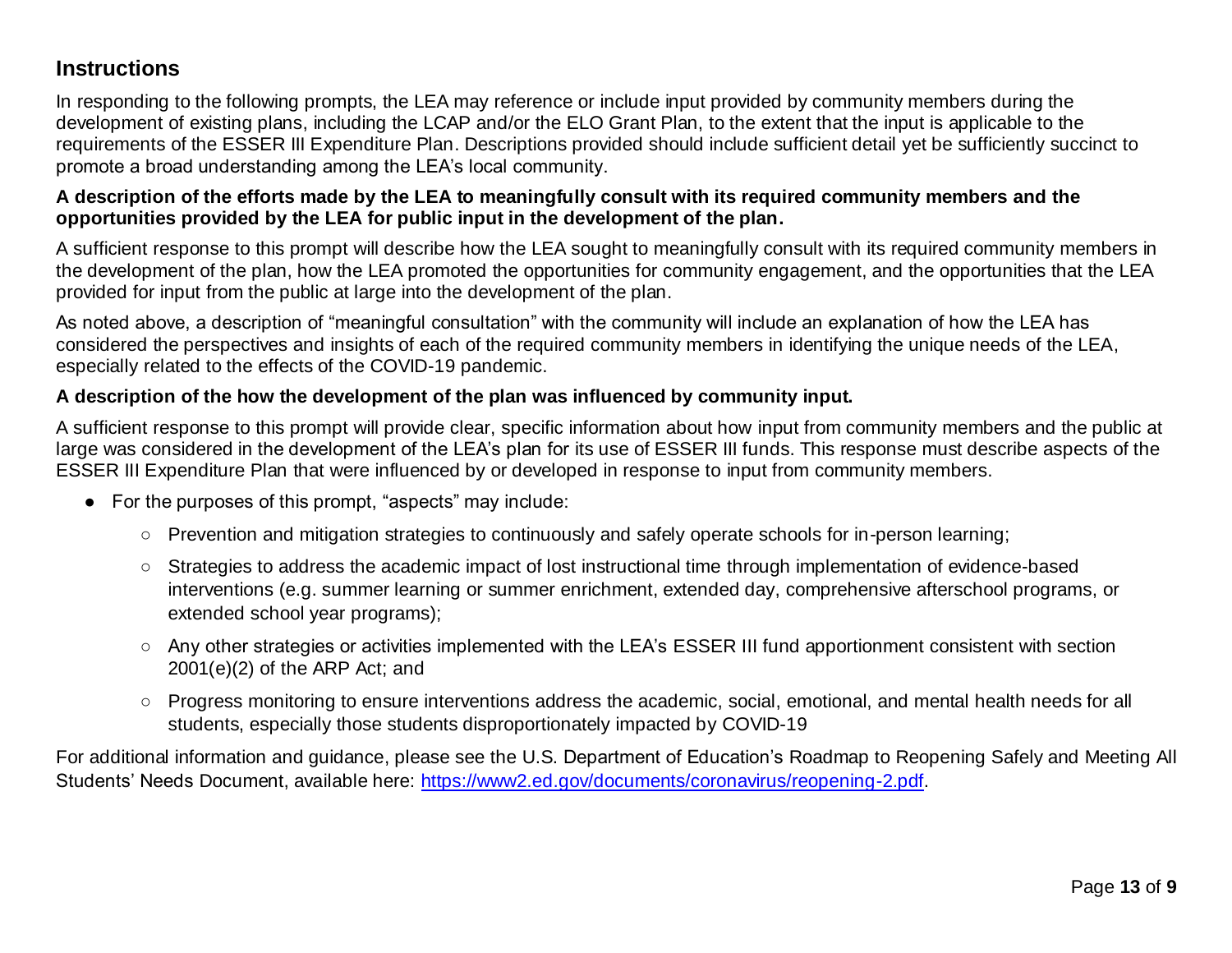## **Planned Actions and Expenditures**

#### **Purpose and Requirements**

As noted in the Introduction, an LEA receiving ESSER III funds is required to develop a plan to use its ESSER III funds to, at a minimum, address students' academic, social, emotional, and mental health needs, as well as the opportunity gaps that existed before, and were exacerbated by, the COVID-19 pandemic.

### **Instructions**

An LEA has the flexibility to include actions described in existing plans, including the LCAP and/or ELO Grant Plan, to the extent that the action(s) address the requirements of the ESSER III Expenditure Plan. When including action(s) from other plans, the LEA must describe how the action(s) included in the ESSER III Expenditure Plan supplement the work described in the plan being referenced. The LEA must specify the amount of ESSER III funds that it intends to use to implement the action(s); these ESSER III funds must be in addition to any funding for those action(s) already included in the plan(s) referenced by the LEA. Descriptions of actions provided should include sufficient detail yet be sufficiently succinct to promote a broad understanding among the LEA's local community.

#### **Strategies for Continuous and Safe In-Person Learning**

Provide the total amount of funds being used to implement actions related to Continuous and Safe In-Person Learning, then complete the table as follows:

- If the action(s) are included in another plan, identify the plan and provide the applicable goal and/or action number from the plan. If the action(s) are not included in another plan, write "N/A".
- Provide a short title for the action(s).
- Provide a description of the action(s) the LEA will implement using ESSER III funds for prevention and mitigation strategies that are, to the greatest extent practicable, in line with the most recent CDC guidance, in order to continuously and safely operate schools for in-person learning.
- Specify the amount of ESSER III funds the LEA plans to expend to implement the action(s); these ESSER III funds must be in addition to any funding for those action(s) already included in the plan(s) referenced by the LEA.

#### **Addressing the Impact of Lost Instructional Time**

As a reminder, the LEA must use not less than 20 percent of its ESSER III funds to address the academic impact of lost instructional time. Provide the total amount of funds being used to implement actions related to addressing the impact of lost instructional time, then complete the table as follows:

- If the action(s) are included in another plan, identify the plan and provide the applicable goal and/or action number from the plan. If the action(s) are not included in another plan, write "N/A".
- Provide a short title for the action(s).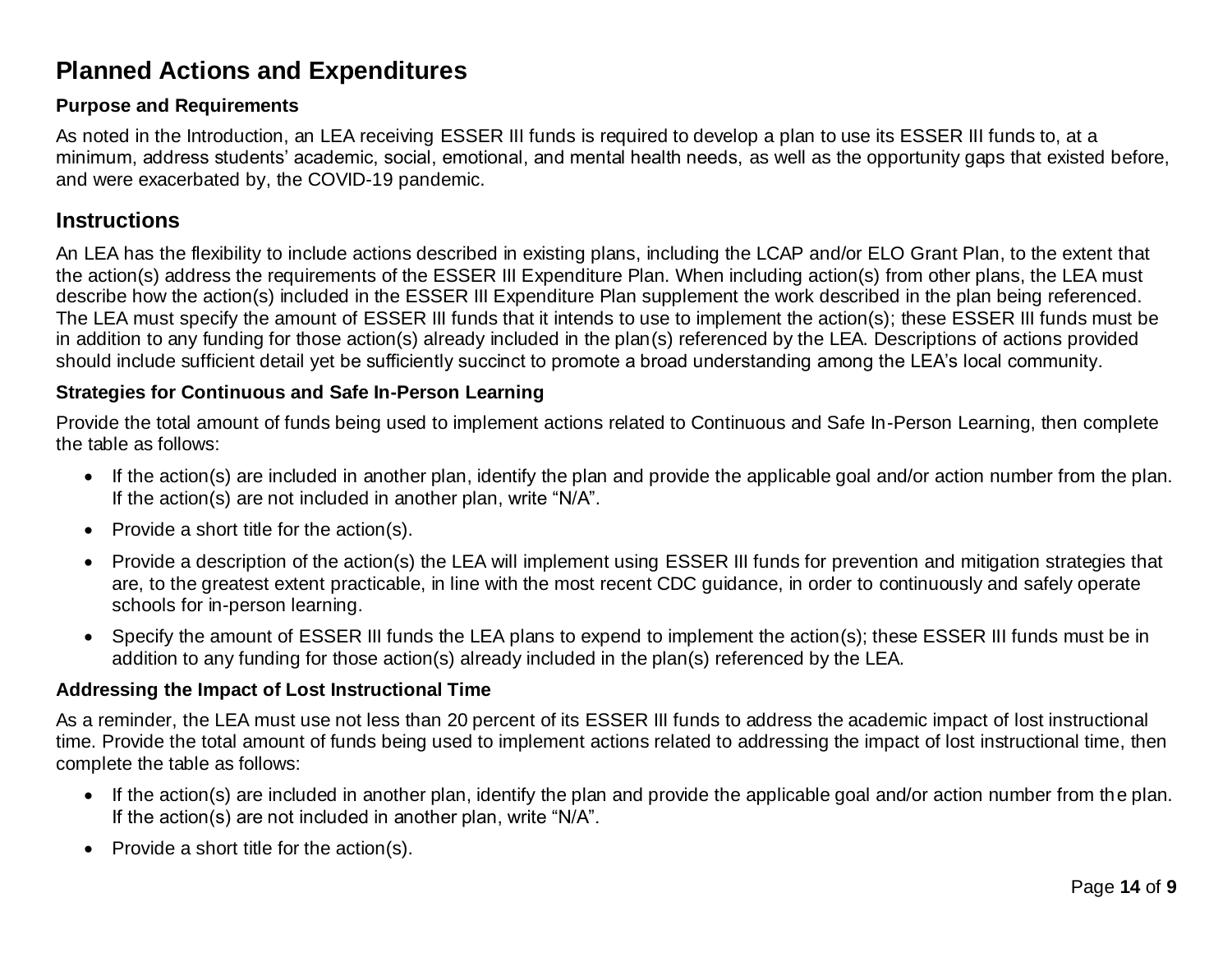- Provide a description of the action(s) the LEA will implement using ESSER III funds to address the academic impact of lost instructional time through the implementation of evidence-based interventions, such as summer learning or summer enrichment, extended day, comprehensive afterschool programs, or extended school year programs.
- Specify the amount of ESSER III funds the LEA plans to expend to implement the action(s); these ESSER III funds must be in addition to any funding for those action(s) already included in the plan(s) referenced by the LEA.

#### **Use of Any Remaining Funds**

After completing the Strategies for Continuous and Safe In-Person Learning and the Addressing the Impact of Lost Instructional Time portions of the plan, the LEA may use any remaining ESSER III funds to implement additional actions to address students' academic, social, emotional, and mental health needs, as well as to address opportunity gaps, consistent with the allowable uses identified above in the Fiscal Requirements section of the Instructions. LEAs choosing to use ESSER III funds in this manner must provide the total amount of funds being used to implement actions with any remaining ESSER III funds, then complete the table as follows:

- If the action(s) are included in another plan, identify the plan and provide the applicable goal and/or action number from the plan. If the action(s) are not included in another plan, write "N/A".
- Provide a short title for the action(s).
- Provide a description of any additional action(s) the LEA will implement to address students' academic, social, emotional, and mental health needs, as well as to address opportunity gaps, consistent with the allowable uses identified above in the Fiscal Requirements section of the Instructions. If an LEA has allocated its entire apportionment of ESSER III funds to strategies for continuous and safe in-person learning and/or to addressing the impact of lost instructional time, the LEA may indicate that it is not implementing additional actions.
- Specify the amount of ESSER III funds the LEA plans to expend to implement the action(s); these ESSER III funds must be in addition to any funding for those action(s) already included in the plan(s) referenced by the LEA. If the LEA it is not implementing additional actions the LEA must indicate "\$0".

### **Ensuring Interventions are Addressing Student Needs**

The LEA is required to ensure its interventions will respond to the academic, social, emotional, and mental health needs of all students, and particularly those students most impacted by the COVID–19 pandemic, including students from low-income families, students of color, English learners, children with disabilities, students experiencing homelessness, children in foster care, and migratory students.

The LEA may group actions together based on how the LEA plans to monitor the actions' progress. For example, if an LEA plans to monitor the progress of two actions in the same way and with the same frequency, the LEA may list both actions within the same row of the table. Each action included in the ESSER III Expenditure Plan must be addressed within the table, either individually or as part of a group of actions.

Complete the table as follows: